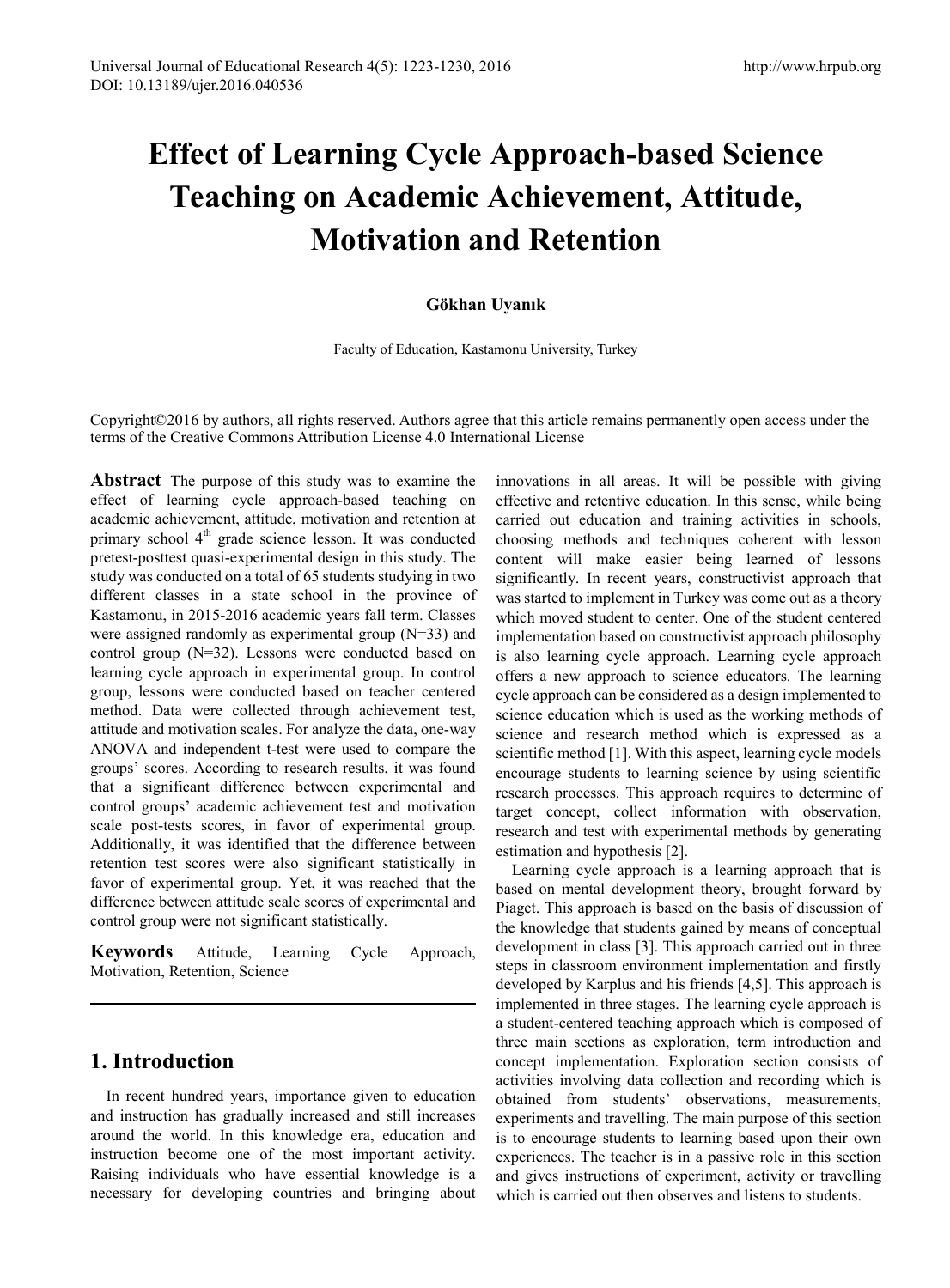The teacher asks questions to students to repeat their studies and leads them to think and comment. Objective is to establish a dialogue with their students' classmates, to make predictions and hypotheses from the activity that is done. Students examine new encountered tools and other materials in learning environment without helping of teachers and other people and they try to become experienced. In examining stage, while students can explain some things that encountered based on previous information, a number of problems and complex situations occur in their heads in some matters. Due to the fact that student cannot explain these questions with intelligence they have. Students need the information that teacher gives about answers of questions, so they have eagerness to learn and be ready to learn. This is described as being ready to receive knowledge.

In term introduction section, it is expected from students to explain and describe science concepts in the lights of data obtained from experiment, activity or travels with group discussions under the guidance of teacher. Science concepts are defined with their own words briefly. The teacher directs the definitions which was done by students, by asking questions and helps them to learn with the latest scientific definition and sentences made by students. The aim is to be defined the science concepts by students which are desired to teach. Knowledge which was obtained as a result of experiment, activity or travel must be connected to real life, so students can associate with their own lives by generalizing the data at this stage.

In concept implementation which is the third section, it is expected from students to study science concepts and use them. So, additional experiments, readings, films and discussions must be made. Defined concept knowledge can be extended more by using different sources. Thus, students try to establish relation between concepts and facts by seeing the meanings of concepts in other areas. This stage is quite beneficial for students who are especially under the average of mental development level, who cannot associate with their own gained experiences and teachers' telling, in a word, for students who have difficulty in achieving meaningful learning [6]. Learning cycle which is consists of three parts should be included into the content of science program and should be conducted at every stage of the educational process. By this way, students will obtain knowledge of evaluation and interpretation of scientific data [7]. Teacher takes not an active but a passive role in teaching process based on learning cycle approach. The role of teacher in learning cycle is to constitute a social and logical education environment cooperatively, based on finding out working paper that made think and supported by constructivist and other learning methods, exploring problems met in the daily life and generating meaningful solutions [8].

As an effective teaching method, attitude is also one of the factors that affecting student's learnings. Attitudes are learned trends towards content or other people, situations, institutions and certain objects [9]. [10] Indicate that attitude is a psychological trend and this trend is expressed e degree with positive or negative a particular asset by evaluating.

Attitudes associated with science and students', who were gained scientific attitudes, there will be an increase their attitudes towards science [11]. Studies conducted on attitudes were revealed that the attitudes acquired at early ages and they were not easily change unless there were very important experiences [12]. On most frequently mentioned affective learning products are the attitudes towards science area and science courses. Attitude plays an important role in the realization of learning due to the impact in formations of the decisions and behaviors of students. Studies revealed that students having a negative attitudes towards science classes and a decreasing tendency of the attitude scores the classes progresses. Whereas, creating a positive attitude towards science is one of the most important goals of science. It was stated that there were three important aspects in science teaching and one of which was the development of attitudes in order to ensure effective learning experience for students [13], because positive attitudes towards science of students to ensure more comfortable learning and ensure this learning will make more meaningful and retentive.

Such as attitude, one of the factors affecting the quality of learning is motivation. Motivation is also very important in terms of affect the success and learning, in the learning environment as in all areas of life. Because highly motivated students tend to show more effort and perseverance according to low motivated students in classroom activities and tasks [14]. Individuals' time spent to learn a subject, shows that the degree of their motivation [15]. It was determined that the factors affecting students' motivations in science education studies on the importance of motivations; the interests of students towards subjects, their notes which were taken in classroom, students' perceptions of task, success and failures of obtaining scientific knowledge, the general aim and orientations of students in science and understanding of scientific achievements [16].

Learning cycle approach can be effective in terms of providing meaningful learning of students in science lessons, arousing interest and supporting positive attitudes. It is important to be implemented and known of effective learning methods, technique and approaches by teachers, at primary school level that is learned of basic science concepts and be laid a foundation of learning life. The use of effective methods at teaching activities will provide meaningful and permanent learning in schools. Thus, it was determined that the impact of learning cycle approach in order to compare it with another teaching methods in some studies, this approach gave better results according to another methods [17, 18, 19, 20]. The obtained results showed that teaching in terms of especially tangible concepts, the learning cycle approach was more effective than other methods [6]. When this approach used in science courses, it was determined that developed more concepts and mental abilities of students and students were satisfied the educational environment [6]. When they learn subjects in a meaningful and retentive way, they will be able to associate their knowledge with daily life and always will be more successful. It was seen in the literature that there was a few study about effect of learning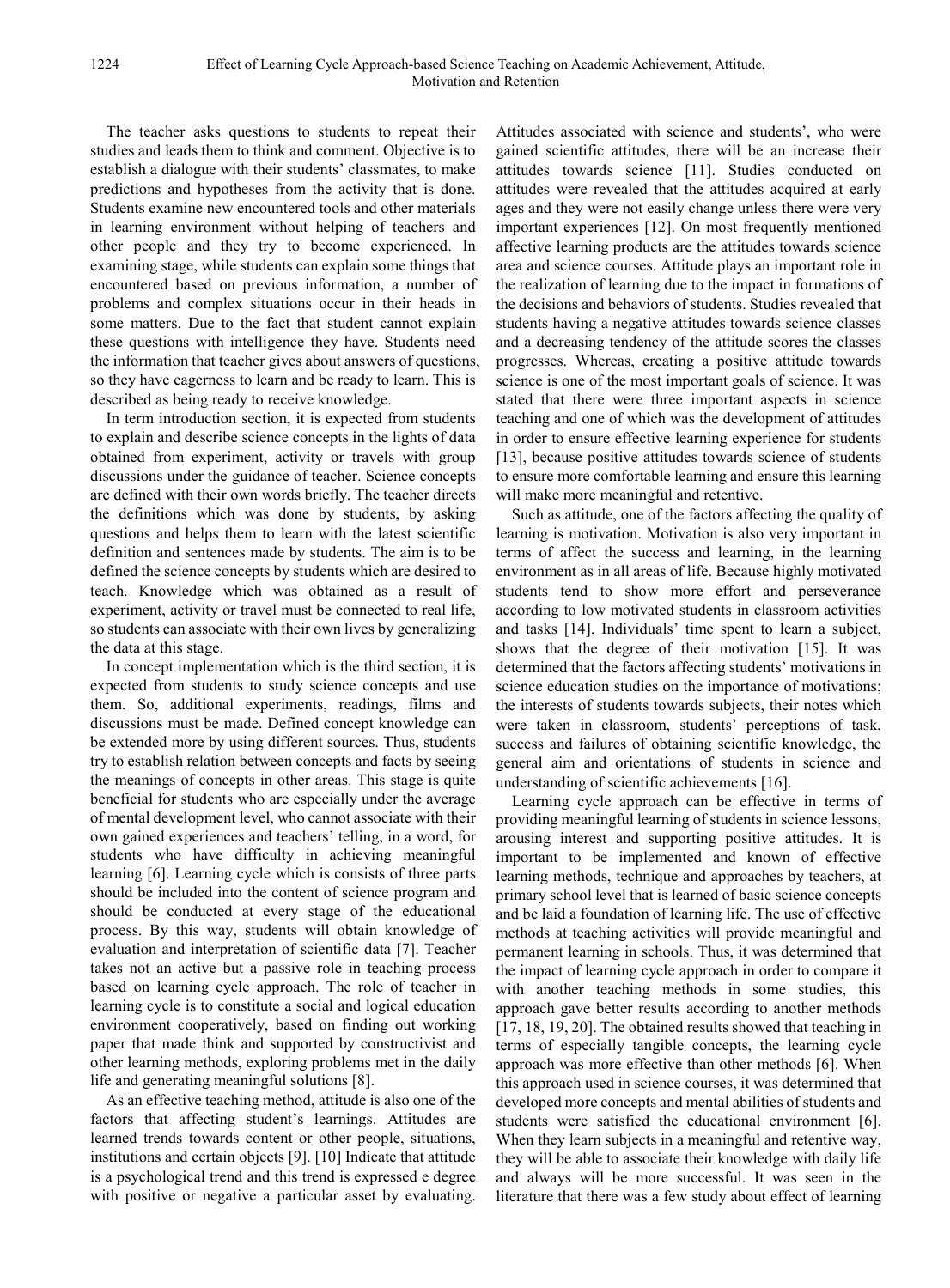cycle approach in the primary school level. Therefore, it was thought that this study, which was about evaluating the effectiveness of learning cycle approach at primary school-level, might be contribute to the literature. From this point of view, the purpose of research was to determine the effect of learning cycle approach-based science teaching on academic achievement, attitude, motivation and retention. For this purpose, it was sought an answer for the following sub-problems:

Is there any significant difference between;

1) Academic achievement test, attitude and motivation scales pre-tests scores of experimental and control group?

2) Academic achievement test, attitude and motivation scale post-tests scores of experimental and control group?

3) Retention test scores of experimental and control group?

# **2. Materials and Methods**

#### **2.1. General Background of Research**

This study is a test model. Test models are research models which are produce to determine cause and effect relations under the control of researcher directly for data which is desire to observe [21]. Pretest-posttest quasi-experimental design was used in this research. Briefly, the main idea underlying all experimental researches is to state as "try something and observe systematically what's going on" [22]. Within the frame of this idea, it was examined that the effect of learning cycle approach-based science teaching on academic achievement, attitude, motivation and retention. Symbolic view regarding to experimental design of research is shown in Table 1.

**Table 1.** Symbolic view regarding to experimental design of research

| Group        | <b>Pre-test</b>               | <b>Process</b> | Post-test                     | Retention<br><b>Test</b> |
|--------------|-------------------------------|----------------|-------------------------------|--------------------------|
| Experimental | $T1 - S1 -$<br>S <sub>2</sub> | X              | $T1 - S1 -$<br>S <sub>2</sub> | T1                       |
| Control      | $T1 - S1 -$<br>S2             | -              | $T1 - S1 -$<br>S2             | T1                       |

T1: Academic Achievement Test

S1: Attitude Scale

S2: Motivation Scale

X: Learning Cycle Approach-Based Teaching

While *teacher centered direct teaching* was conducted in control group, *learning cycle approach-based science teaching* was conducted in experimental group.

#### **2.2. Sample of Research**

The study was conducted on  $65.4<sup>th</sup>$  grade students studying in two different classes in a state primary school which was in Kastamonu city center, in 2015-2016 academic years fall term. Two different groups were assigned randomly as experimental group with 33 students and control group with 32 students.

#### **2.3. Data Collection Tools**

Achievement Test of "Recognize to Matter Unit", "Attitude Scale towards Science Course" and "Motivation Scale towards Science Learning" were used in this study developed by [23]. KR-20 reliability value of achievement test which consists of 28 multiple-choice questions was 0.78, total distinctiveness was 0.48 and total difficulty value was calculated as 0.51. Expert opinions considered to verify content validity. In each test, correct answer was determined as "1" point and at this state the highest point was determined as "28" point.

Attitude scale which was developed to determine attitudes of students towards science course consists of 18 items. In triple likert scale, answers of students were classified from negative to positive, "never", "sometimes" and "always". As a result of validity and reliability analysis, Kaiser-Meyer-Olkin (KMO) coefficient was identified as .73 and Bartlett Sphericity test significance level was identified as 0.00. Total explained variance was calculated as 53.17% related to determined factors in four factor scale. Experts' opinions were considered for content validity. The scales' Cronbach Alpha (α) reliability coefficient was determined as .86. The most positive response was evaluated as "3" points on the scale and the most negative response was evaluated as "1" point on the scale. In this manner, it has been identified the highest score that could be obtained from the scale as "54" and it was defined as the lowest score that could be taken to scale as "18".

The motivation scale which was developed to determine the motivation of students towards science learning consists of 19 items. In triple likert scale, answers of students were classified as "never", "sometimes" and "always". As a result of validity and reliability analysis, KMO coefficient was calculated as .75 and Bartlett Sphericity test significance level was 0.00. According to core values of factors in scale, it was determined that there were 3 dimensions. Total explained variance related to determined factors was calculated as 51%. The scales' Cronbach Alpha (α) reliability coefficient was determined as .87. Expert faculty members' opinions were considered for content validity. The most positive response was evaluated as "3" points on the scale and the most negative response was evaluated as "1" point on the scale. In this way it has been identified the highest score that could be obtained from the scale as "57" and it was defined as the lowest score that could be taken to scale as "19".

In the view of this values, it was determined that developed attitudes and motivation scales could measure attitudes of primary school 4<sup>th</sup> grade students towards science course and motivations towards science learning, in a consistent and reliable way, in explained factor structure. Before and after the experimental process; achievement test, attitude and motivation scales were implemented as pretests-posttests to experimental and control groups. Besides, after 8 weeks later from experimental implementation process, achievement test was implemented again as retention test to both two groups.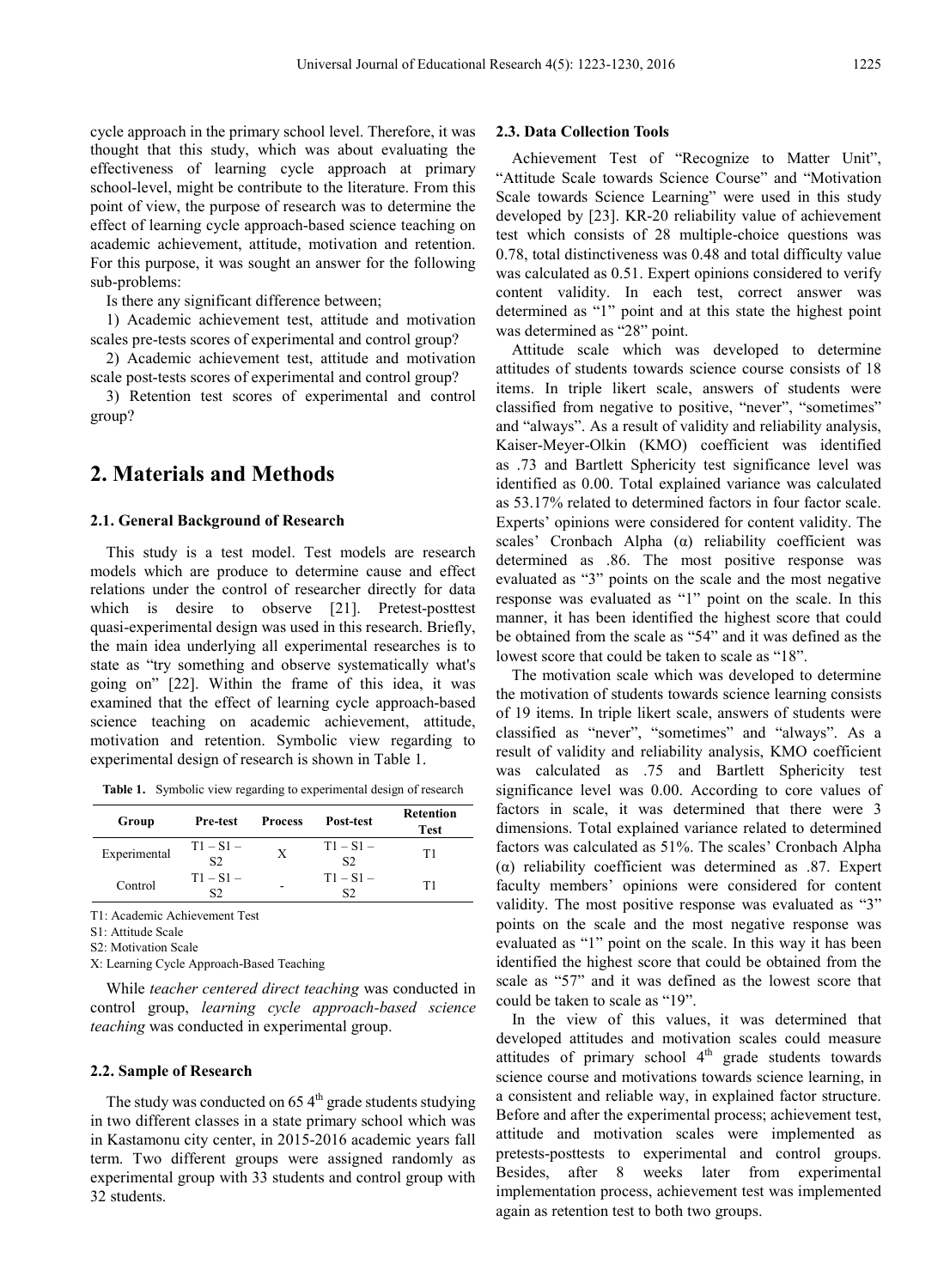### **2.4. Implementation**

Experimental implementation was conducted on "*Recognize to Matter Unit"* in 7 weeks and 14 lessons. While learning cycle approach-based learning was conducted for experimental group, teacher centered learning was conducted for control group. Learning cycle method was designed in a guided questioning area by experiencing process of scientific research and questioning by supporting meaningful learning. Students were encouraged to participate actively in process of knowledge configuration in continuous social interaction by individually or collectively. Intriguing and interesting samples were used in all activities. Explaining their thoughts and thinking about these thoughts were supported in learning process. Students were encouraged to share their ideas with their partners and to configure common sense. It was provided opportunities to implement configured thoughts to new situations.

Students were studied in small groups (4-6 students) in order to increase the social interaction. More inclusive concepts were introduced earlier in experimental activities in topics. As experimental activities advanced, these inclusive concepts were handled in more detail and associated with different concepts. It was tried to connect with key concepts discussed in all experimental activities with each other and other concepts in science class "*Recognize to Matter Unit".*  It was provided to experience scientific questioning-research process personally under the guidance of teacher.

Simple experiments based on learning cycle method consist of three steps. These were *exploration*, *term introduction* and *concept implementation*. Each activity was started by teacher with a demonstration experiment based on prediction-observation-explanation strategy. After demonstration experiment, students tried to explain observations by using their prior knowledge and concepts. It was used amazing activities in demonstration experiment and caught students' attention. Teacher avoided answering students' questions immediately after demonstration experiment. After demonstration experiment, students were given constructive feedback by considering preliminary concepts released in discussions about the topic. At this stage of learning cycle, students were aware of the problems while trying to explain their observations, so they set their objectives of activity which was held.

In section of term introduction, it was asked from students to define and explain in the light of data obtained from experimental activity that students made group discussion between each other and with the teacher's guidance. Students defined science concepts by their own words. By asking

questions, teacher directed definitions which were done by students and ensured them to learn the latest scientific definition by using students' own sentences. At this stage, the aim was to describe science concepts which was planned to learn. As a result of experimental activities, it was tried to establish a contact with obtained knowledge and learned previously. It was asked from students to find relations in examined variables in discussions that all students participate in class. Instead of giving knowledge directly, teacher encouraged students to make inferences based on collected data and evaluate alleged explanations critically. All students were asked to explain their thoughts easily and think about both their own and other students' thoughts. Students discussed on suggested opinions until they reached a consensus.

Last section of learning cycle was considered as stage of applying concept which was configured newly. At this stage, students adapted configured concepts to new situations encountered in daily life. Students were directed to associate these new situations with concepts which were configured in previous activities. As experimental activities advances, it was tried to show relations with configured concepts. Moreover, it was provided to reach a common end by participating actively in process of information configuration and by exchanging opinions with discussions related to concepts and topics which were examined.

## **2.5. Data Analysis**

Data was analyzed by using SPSS 21.0 Statistics Package Software. One-way ANOVA and independent t-test were conducted in order to compare scores of the experimental and control group. Data was tested on  $p<01$  significance level.

# **3. Results of Research**

## **Results about First Sub-problem**

Before experimental implementation, achievement test of "*Recognize to Matter Unit", "Attitude Scale towards Science Course"* and *"Motivation Scale towards Science Learning"* were used as pre-tests to determine academic achievement levels, attitudes towards science course and motivations towards science learning of the experimental and control group. One-way ANOVA was used to compare obtained scores. Results about one-way ANOVA analysis can be seen in Table 2.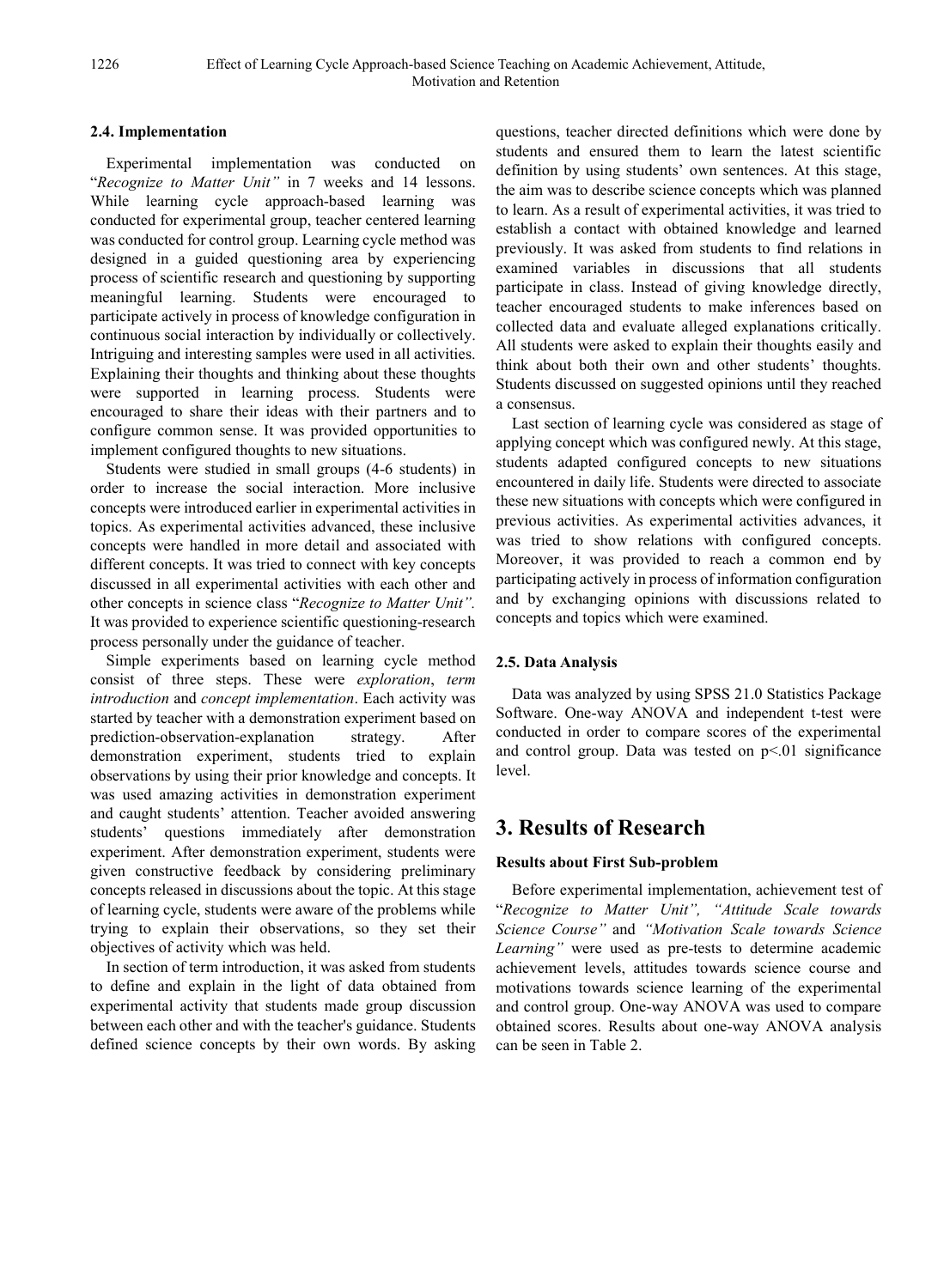| Pre-Test                | <b>Source of Variance</b> | <b>Sum of Squares</b> | df | <b>Mean Square</b> | F     | р    |
|-------------------------|---------------------------|-----------------------|----|--------------------|-------|------|
|                         | Between groups            | 7.742                 |    | 7.742              | 2.833 | .097 |
| Achievement<br>Test     | Within groups             | 172.196               | 63 | 2.733              |       |      |
|                         | Total                     | 179.938               | 64 |                    |       |      |
|                         | Between groups            | 5.123                 |    | 5.123              | .232  | .632 |
| Attitude Scale          | Within groups             | 1390.938              | 63 | 22.078             |       |      |
|                         | Total                     | 1396.062              | 64 |                    |       |      |
|                         | Between groups            | 14.686                |    | 14.686             | .271  | .605 |
| <b>Motivation Scale</b> | Within groups             | 3431.561              | 63 | 54.469             |       |      |
|                         | Total                     | 3446.246              | 64 |                    |       |      |

**Table 2.** ANOVA results regarding achievement test, attitude scale and motivation scale pre-tests scores of experimental and control group

 $*_{p<.01}$ 

It can be seen in Table 2 that there is not any significant difference between the academic achievement test pre-test scores of experimental and control group  $F(1, 63) = 2.833$ ,  $p > 0.01$ . According to this, it can be stated that before experimental process, groups were equivalent to each other in terms of academic achievement. Additionally, it can be seen in Table 2 that there is not any significant difference between the attitude scale pre-test scores of experimental and control group F(1, 63)= .232, p>.01. According to this result, it can be stated that before experimental process, groups were equivalent to each other in terms of attitudes for science lesson. Also, it can be seen in Table 2 that there is not any significant difference between the motivation scale pre-test scores of experimental and control group  $F(1, 63) = .271$ , p>.01. According to this, it can be stated that before experimental process, groups were equivalent to each other in terms of motivation levels for science learning.

#### **Findings about Second Sub-problem**

After experimental implementation, achievement test of "*Recognize to Matter Unit", "Attitude Scale towards Science Course"* and *"Motivation Scale towards Science Learning"* were used as post-tests to determine academic achievement levels, attitudes towards science course and motivations towards science learning of the experimental and control group. One-way ANOVA was used to compare obtained scores. Results about one-way ANOVA analysis can be seen in Table 3.

| <b>Pre-Test</b>                                                 | <b>Source of Variance</b> | <b>Sum of Squares</b> | df | <b>Mean Square</b> | F                             | p       |
|-----------------------------------------------------------------|---------------------------|-----------------------|----|--------------------|-------------------------------|---------|
| Between groups<br>Achievement<br>Within groups<br>Test<br>Total |                           | 814.91                |    | 814.91             | 98.71                         | $.000*$ |
|                                                                 |                           | 520.105               | 63 | 8.256              |                               |         |
|                                                                 | 1335.015                  | 64                    |    |                    |                               |         |
| Attitude Scale                                                  | Between groups            | 150.399               |    | 150.399            | 2.208                         | .142    |
|                                                                 | Within groups             | 4291.355              | 63 | 68.117             |                               |         |
|                                                                 | Total                     | 4441.754              | 64 |                    | 3567.762<br>119.021<br>29.976 |         |
|                                                                 | Between groups            | 3567.762              |    |                    |                               | $.000*$ |
| <b>Motivation Scale</b>                                         | Within groups             | 1888.484              | 63 |                    |                               |         |
|                                                                 | Total                     | 5456.246              | 64 |                    |                               |         |

**Table 3.** ANOVA results regarding achievement test, attitude scale and motivation scale post-tests scores of experimental and control group

 $*_{p<.01}$ 

It can be seen in Table 3 that there is a significant difference between the academic achievement test post-test scores of experimental and control group in favor of experimental group  $F(1, 63)= 98.71$ , \*p<.01. According to this, it can be stated that learning cycle approach-based science teaching was more efficient for improving academic achievement in comparison with teacher centered teaching. Besides, it can be seen in Table 3 that there is not any significant difference between the attitude scale post-test scores of experimental and control group  $F(1, 63)= 2.208$ , p>.01. According to this, it can be stated that groups were similar to each other in terms of attitude towards science

lesson after experimental process. In addition to this, it can be seen in Table 3 that there is a significant difference between motivation scale post-test scores of experimental and control group in favor of experimental group  $F(1, 63)$ = 119.021, \*p<.01. According to this result, it can be stated that learning cycle approach-based teaching, which was implemented to experimental group, was more efficient for improving motivation for science learning.

#### **Findings about Third Sub-problem**

After 8-months the experimental implementation process, achievement test of "Recognize to Matter Unit" was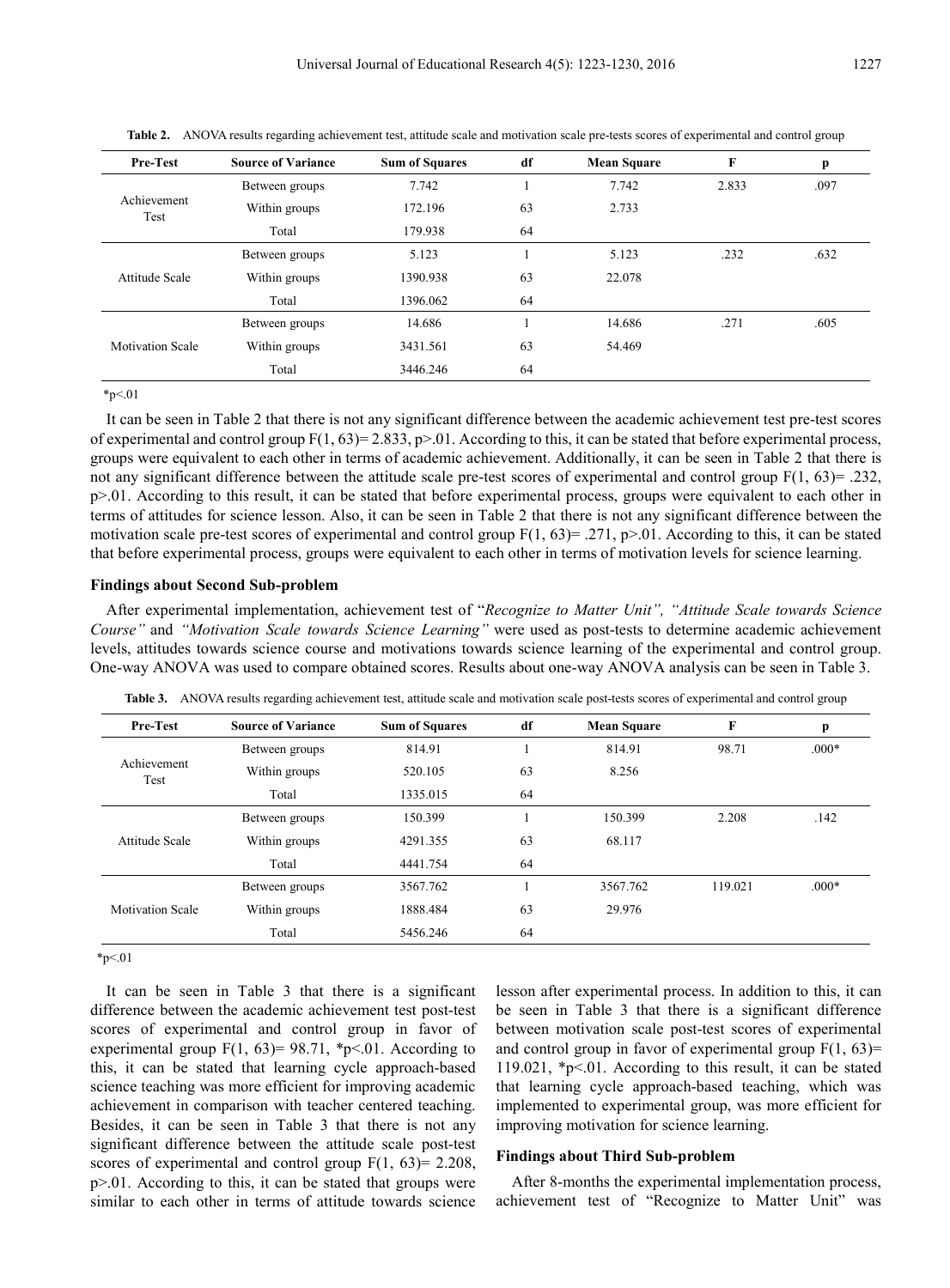implemented again to both groups as retention test. Independent t-test was used to compare scores obtained from retention test. Findings about independent t-test results can be seen in Table 4.

**Table 4.** Independent t-test results regarding retention test scores of experimental and control group

| Group        |    | М     | <b>SD</b> | df |       |         |
|--------------|----|-------|-----------|----|-------|---------|
| Experimental | 33 | 22.78 | .64       | 63 | 31.74 | $.000*$ |
| Control      | 32 | 11.59 | 191       |    |       |         |

 $*p<.01$ 

It can be seen in Table 4 that there is a significant difference between the retention test scores of experimental and control group in favor of experimental group  $(t_{(63)}=$ 31.74, \*p<.01). According to this result, it can be stated that learning cycle approach-based teaching, which was implemented to experimental group, provides more retentive learning. Line chart about the changes at academic achievement levels during the research process of experimental and control group, is seen in Figure 1.



**Figure 1.** Changes at academic achievement levels during the research process of experimental and control group

According to Figure 1, before experimental implementation process, academic achievement levels of experimental and control groups were similar. After experimental implementation process, academic achievement levels of both groups have increased. But this increase was greater in the experimental group. Even more important to this, according to retention test results after 8-months the experimental implementation process, while there were not any significant decrease in experimental group's scores, there were a significant decrease in control group's scores. According to this, it can be stated that learning cycle approach-based teaching provided more retentive learning in comparison with teacher centered teaching.

# **4. Discussion and Conclusions**

In this research, it was determined that the effect of learning cycle approach-based science teaching on academic achievement, attitude, motivation and retention. According to research results, learning cycle approach-based teaching was more effective than teacher centered teaching at increasing motivation towards science learning, academic achievement and retentive learning. This results are similar to the research results that learning cycle approach-based teaching activities to increase academic achievement [17, 20, 24, 25, 26, 27, 28, 29, 30, 31, 32]. These results showed that learning cycle approach was more effective than the other methods in teaching concrete materials and concepts, students' comprehension and understanding skills improved more in science lessons and students satisfied from educational environment.

Considering the obtained results, it can be stated that learning cycle approach-based science teaching increases academic achievement if it is given opportunities to students to participate actively in scientific examination-investigation process, to collect data, to make an inference, to configure concepts in social interaction and to think on either their or the others thoughts. This result was accordance with the research result of [32].

Such learning experiences provide that students can associate new knowledge with their preliminary knowledge by making easier knowledge configurations and can improve meaningful learning at primary school in Science lessons. Moreover, it was seen in this study that learning cycle approach-based teaching statistically increases motivations towards science learning of students. [1, 33, 34, 35] suggested in their studies that learning cycle approach-based teaching was effective for developing positive attitude towards science. Yet, it was stated that there was not any significant difference at attitude scale scores of experimental and control group students at the end of the study. This result supports the research results of [32, 36, 37]. Change of attitudes towards courses, events or situations sometimes can take longer times. Due to short implementation process (7 weeks) in this study, it might not be seen any significant difference statistically on experimental group students' attitude scale scores.

In addition to these results, it was determined that a statistically significant difference between the retention test scores of experimental and control group in favor of the experimental group. This result was similar to research result of [20]. Learning is permanent behavioral changes observed in individuals. Based on this definition, it can be said that in order to reach the aim of learning, it must be retention. In this sense, it is a requirement to retention of learning. The learning cycle approach-based teaching, which was used in this study, was provided realization of retentive learning.

According to the all of these results, it can be stated that learning cycle approach activities which enable students to participate actively in learning process to experience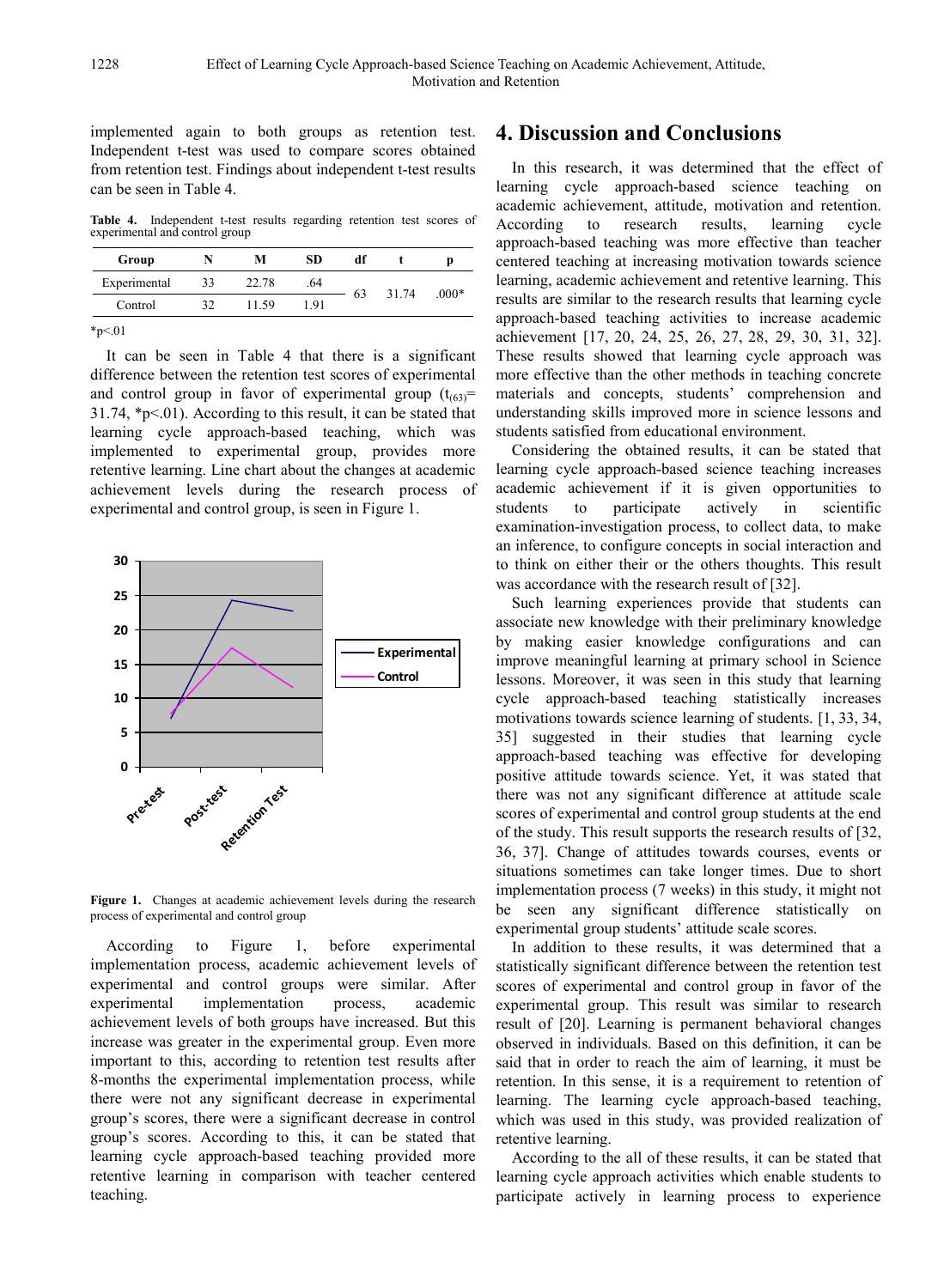teaching process in social interaction, to comment on results by evaluating experimental data, to configure concepts and principles by their own might be more effective in science lessons, on the contrary of teacher centered teaching activities. In this context, it is offered to use learning cycle approach-based teaching at primary school in science lesson subjects. In next researches, effectiveness of learning cycle approach may be examined at primary level in different lessons and subjects.

## **REFERENCES**

- [1] Keleş, Y. (2010). Learning cycle models in science education. *Journal of Mersin University Faculty of Education, 6*(1), 41-51.
- [2] Reiff, R., Harwood, W. S., & Phillipson, T. (2002). *The inquiry whell: A research-based model for doing scientific inquiry*. Paper presented at the annual meeting of the National Assocation for Research in Science Teaching, New Orleans, LA. April 7-10.
- [3] Lawson, A. E. (1995). *Science teaching and the development of thinking.* Belmont, CA: Wadsworth Publishing.
- [4] Osborne, R., & Wittrock, M. C. (1983). Learning science: A generative process. *Science Education, 67*(4), 489-508.
- [5] Ayas, A. (1995).Development new programs and techniques of implementation: Evaluation of two contemporary approaches. *Journal of Hacettepe University Faculty of Education, 11*, 149-155.
- [6] Özmen, H. (2004). Learning theories and technology supported constructivist learning in science education. *The Turkish Online Journal of Educational Technology, 3*(1), 100-111.
- [7] Türkmen, H. (2006). How should science be taught by using learning cycle approach in elementary schools? *Elementary Education Online, 5*(2), 1-15.
- [8] Davis, K. S., & Falba, C. J. (2002). Integrating technology in elementary pre-service teacher education: Orchestrating scientific inquiry in meaningful ways*. Journal of Science Teacher Education, 13*(4), 303-329.
- [9] Aiken, L. R. (1971). *Psychological testing and assessment.* (7th Edition). Pepperdine University, Boston.
- [10] Eagly, A. H., & Chaiken, S. (1993). *The psychology of attitudes.* Fort Worth Texas: Harcourt Brace Jovanovich College Publishers.
- [11] Schibeci, R. A. (1983). Selecting appropriate attitudinal objectives for school science. *Science Education, 67*(5), 595-603.
- [12] Kocabaş, A. (1997). Reliability and validity or the attitude scale towards music for stage two of basic education students. *Journal of Hacettepe University Faculty of Education, 13,* 141-145.
- [13] Martin, R., Sexton, C., Wanger, K., & Gerlovich, J. (1998). *Science for all children.* USA: Allyn and Bacon.
- [14] Wolters, C. A., & Rosenthal, H. (2000). The relation between students' motivational beliefs and their use of motivational regulation strategies. *International Journal of Educational Research, 33*, 801-820.
- [15] Özçelik, D. A. (1992). *Education programs and teaching*. Ankara: OSYM Publishes.
- [16] Tuan, C. S. (2005). The development of a questionnaire to measure students' motivation towards science learning. *International Journal of Science Education, 27*(6), 634-659.
- [17] Abraham, M.R., & Renner, J. W. (1986). The sequence of learning cycle activities in high school chemistry. *Journal of Research in Science Teaching, 23*(2), 121-143.
- [18] Cate, J., & Grzybowski, E. B. (1987). Teaching a biology concept using the learning cycle approach. *The American Biology Teacher, 49*(2), 90-92.
- [19] Renner, J. W., Abraham, M. R. & Birnie, H. H. (1988). The necessity of each phase of the learning cycle in teaching high school physics. *Journal of Research in Science Teaching, 25*(1), 39-58.
- [20] Marek, E. A., Askey, D. M., & Abraham, M. R. (2000). Student absences during learning cycle phase: A technological alternative for make-up work in laboratory based high school chemistry. *International Journal of Science Education, 22*(10), 1055-1068.
- [21] Karasar, N. (2006). *Scientific research method*. Ankara: Nobel Publishes.
- [22] Fraenkel, J. R., & Wallen, N. E. (2006). *How to design and evaluate research in education*. (6. Ed.). New York: McGraw-Hill International Edition.
- [23] Uyanık, G. (2014). *Examining the effectiveness of conceptual change approach in fourth grade primary school science and technology course.* (Unpublished doctoral dissertation). Gazi University Institute of Educational Sciences, Ankara.
- [24] Fix, W.T., & Renner, J.W. (1979). Chemistry and the experiment in the secondary schools. *Journal of Chemical Education, 56*(11), 737-740.
- [25] Pavelich, M.J., & Abraham, M.R. (1979). An inquiry format laboratory program for general chemistry. *Journal of Chemical Education, 56*(2), 100-103.
- [26] Raghubir, K.P. (1979). The laboratory-investigative approach to science instruction. *Journal of Research in Science Teaching, 16*(1) 13-17.
- [27] Allen, J.B., Barker, L.N. & Ramsden, J.H. (1986). Guided inquiry laboratory. *Journal of Chemical Education, 63*(6), 533-534.
- [28] Gunstone, R.F., & Champagne, A.B. (1990). *Promoting conceptual change in the laboratory*. (ed. E. Hegarty-Hazel) *The student laboratory and the science curriculum*. Routledge: London.
- [29] Smith, M. E., Hinckley, C. C., & Volk, G. L. (1991). Cooperative learning in the undergraduate laboratory. *Journal of Chemical Education, 68*(5), 413-415.
- [30] Lazarowitz, R., & Tamir, P. (1994). *Research on using laboratory instruction in science*. (ed. D. Gabel) *Handbook of research on science teaching and learning* (pp. 94- 128). New York: Macmillan.